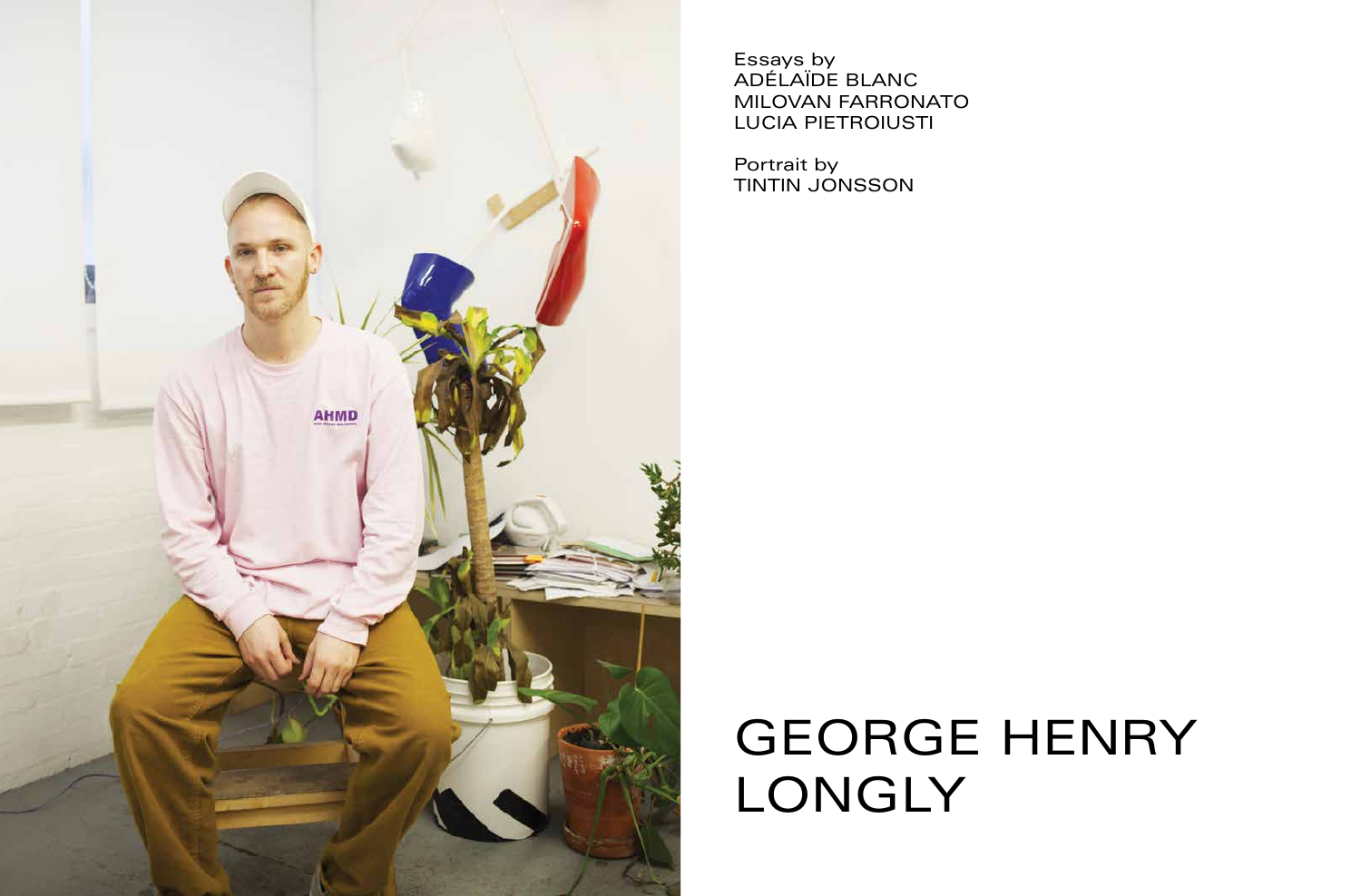One of the strategies employed by the artist George Henry Longly to question presentation systems, be they commercial, museographic or scenic, consists in "producing breaks in the sensitive fabric of perceptions and in the dynamics of sensations."1 As a result, in his installations, the presentation and the devices directing the gaze are manipulated and corrupted. In *The Smile of a Snake* (Valentin, Paris, 2016), Longly questions the very nature of the exhibition, the staging of which creates a virtual image that recalls a 3D simulation in its appearance. As soon as we enter the exhibition, the physical reality of the gallery fades into an installation that is nevertheless fully perceived through sight, hearing and smell. The performance *Parks Night* (Serpentine, London, 2013) reproduces and distorts with irony the codes of the fashion show. The presentation of the clothes disappears, shifting the focus onto bodies and poses, the true protagonists of a choreography positioned halfway between fashion, advertising, and the performative aspects that our lives can have.

The artist continues his exploration of presentation strategies with a personal exhibition at the Palais de Tokyo, which he describes as a "4D exhibition experience." Traversed by a liminal movement, the installation skirts and changes while it is being perceived. The lighting, the sound and the set up devices appear to be animated by an aleatory mechanism that innervates a space undergoing movements of retraction and expansion.

Invited to participate in a joint exhibition between the Palais de Tokyo and the Musée national des arts asiatiques - Guimet, which presents an exceptional collection of objects related to *daimyo*, 2 Longly develops an installation involving armors, banners and spear shafts from the  $18<sup>th</sup>$  and  $19<sup>th</sup>$  centuries, examples of an outstanding technical mastery. Made by master armorers to protect the *daimyo* at war, the armors also showed their power and authority in peacetime: in a sitting position, the empty armors were displayed in the homes of their owners. In Longly's exhibition, the perception of these objects, exerting strong symbolic power, is constantly altered, creating the conditions for a fresh outlook.

According to the artist, the attempt to change the perception of the exhibition space and, more in general, of the contemporary world, can be revealed through a phenomenological approach to what surrounds us. "To feel means to rely on appearance without trying to possess it and to draw a truth from it."3 *The Tissue Equivalent* is based on what the philosopher Merleau-Ponty describes as a return to the body, to the embodied consciousness, according to which the subjective knowledge of the world is based mainly on its physical and sensorial understanding. The title of the exhibition refers to such a body, crossed by sensations, and recalls the name of a material that mimics cellular tissue and allows a measuring of the waves that



### THE TISSUE EQUIVALENT IN THE SENSITIVE FABRIC OF PERCEPTIONS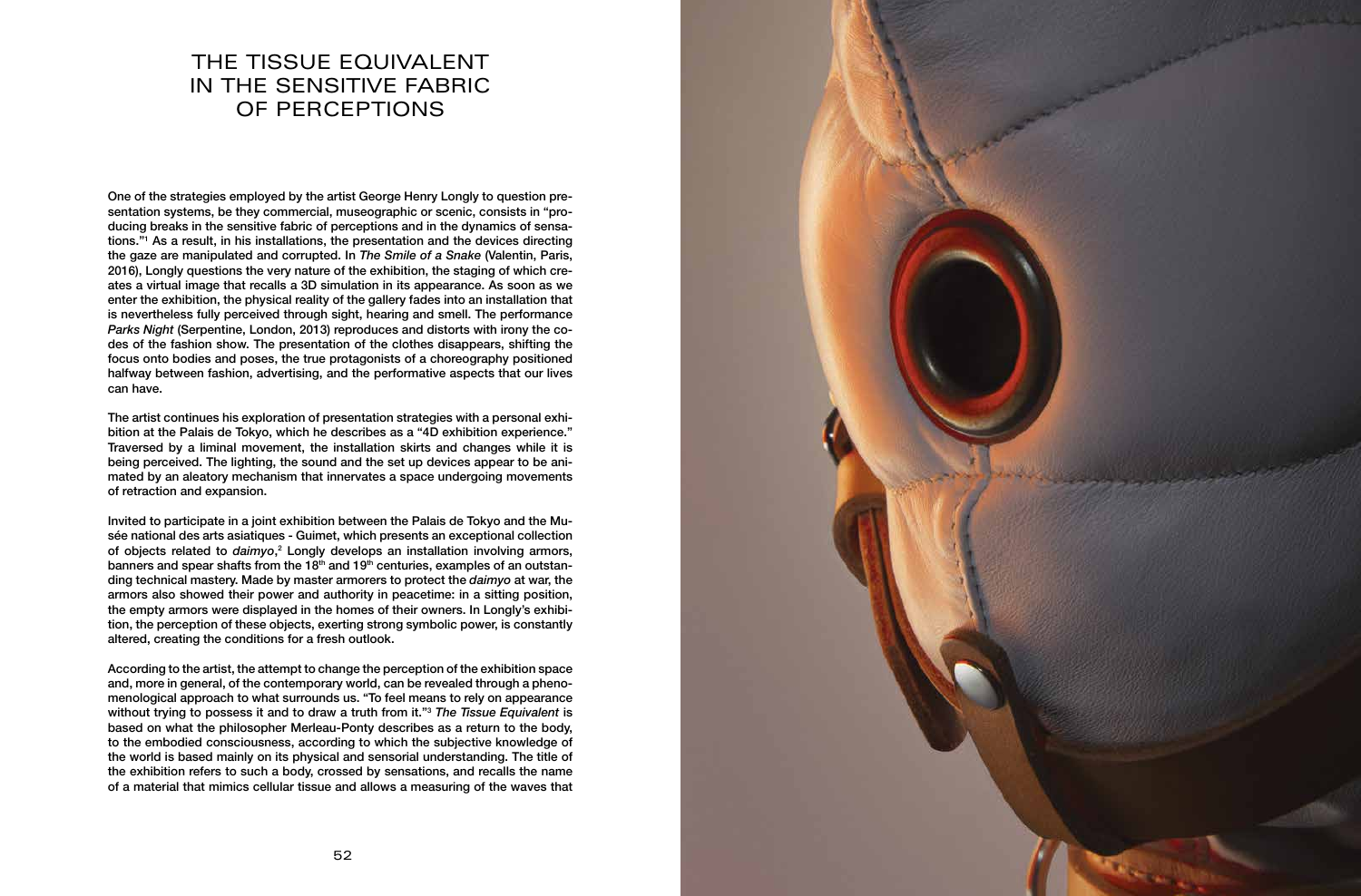cross the body when it moves for a lengthy period of time out of the atmosphere. A receptacle of invisible waves, the tissue equivalent takes the shape of torsos. While Longly's exhibition *We All Love Your Life* (Red Bull Studios, New York, 2016) aimed at representing "the body in relation to external forces," his installation at the Palais de Tokyo exposes the visitor to distortions, compression effects and other external movements. From the entrance, the exhibition space falls over thanks to the image on the floor of a grid of stretched and suspended chains. Constrained and contorted sculptures seem to bear the weight of gravity, nevertheless challenging it through their being placed on walls.

The experience of the exhibition differs from phenomenology as conceived by philosophy: it is in fact made up of a layering of references and a network of correspondences. The video installation *ROV* consists of robot-shot images from underwater explorations. The work shows a still unexplored deep-sea world populated with unknown shapes. The robots that explore, analyze and sample this underwater world are able to reach depths whose pressure man could not stand. Like *daimyo* armors, robots are technological wonders that extend and duplicate the human body in its exploration of the territory. From bioluminescent fishes filmed in deep sea, to an elongated image of a male nude, and from the pop love song heard throughout the space, up to the representation of a sensory deprivation mask, $4$  the work swings between skin, protective casing and exoskeleton. Longly's work dwells at the intersection of experiences and references to popular culture, the unconscious, beliefs and sexuality, in a space impossible to grasp fully, in constant change from an arena to a battlefield to a stage.

1. Jacques Rancière, *Le spectateur émancipé* (Paris: La fabrique éditions, 2008). 2. The *daimyo* were powerful feudal governors who ruled most of Japan between the 12<sup>th</sup> and 19<sup>th</sup> centuries. 3. Maurice Merleau-Ponty, *Phénoménologie de la perception* (Paris: Gallimard, 1945). 4. A mask that isolates the individual from any external sensory perception. Sensory deprivation is used for therapeutic purposes, as an instrument of torture, and in sadomasochistic practices.

Industrial Debts Photo: Alex Paganelli Courtesy: the artist, Koppe Astner and Galerie Valentin (pp. 53-54, 57-58, 62-67) Installation view, Toxungenous Activities, Fiorucci Art Trust, London, 2017 Photo: Lewis Ronald (p. 56) Photo: Benjamin Whitley (p. 59) Courtesy: the artist and Fiorucci Art Trust

# BY ADÉLAÏDE BLANC

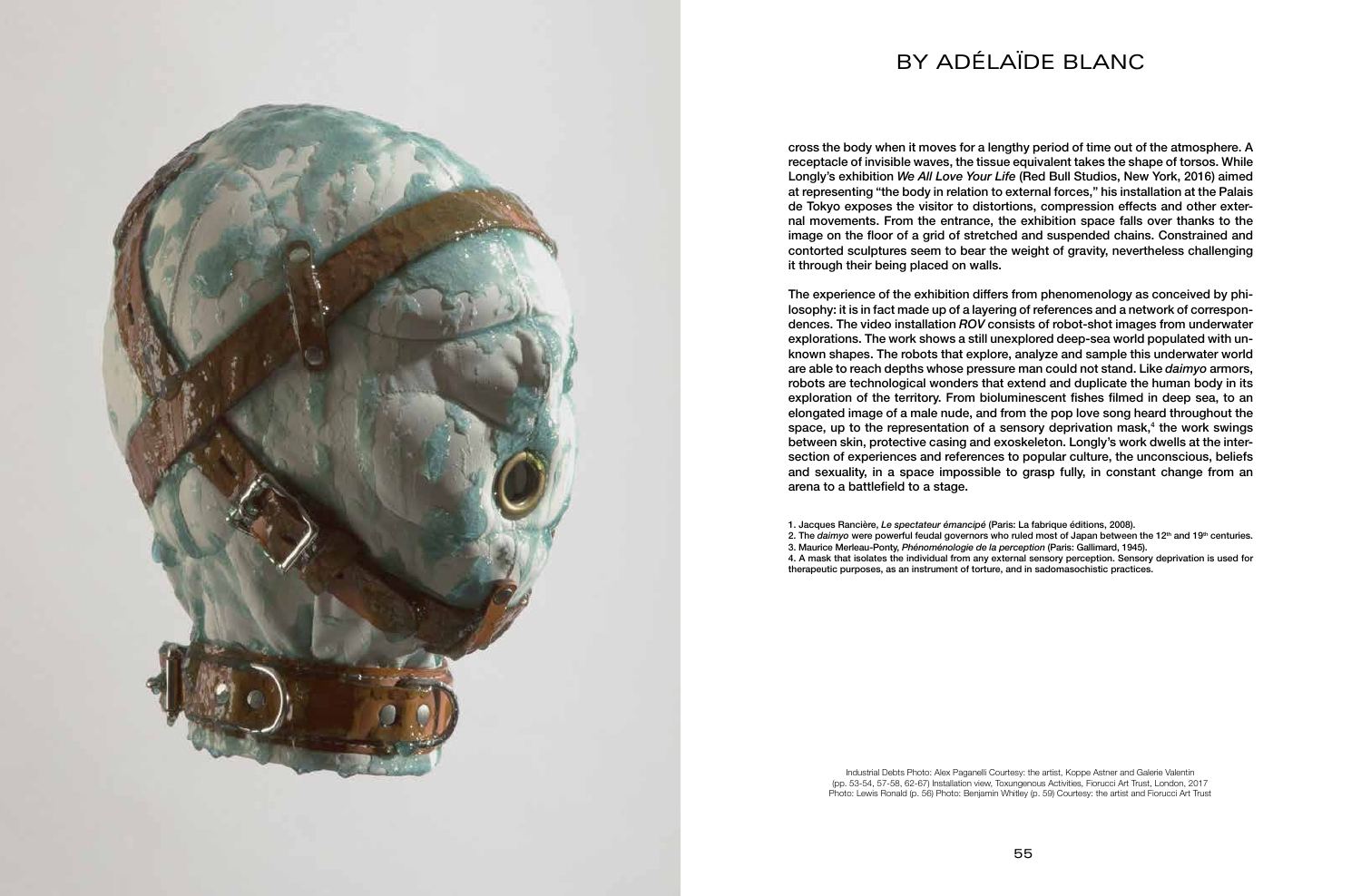

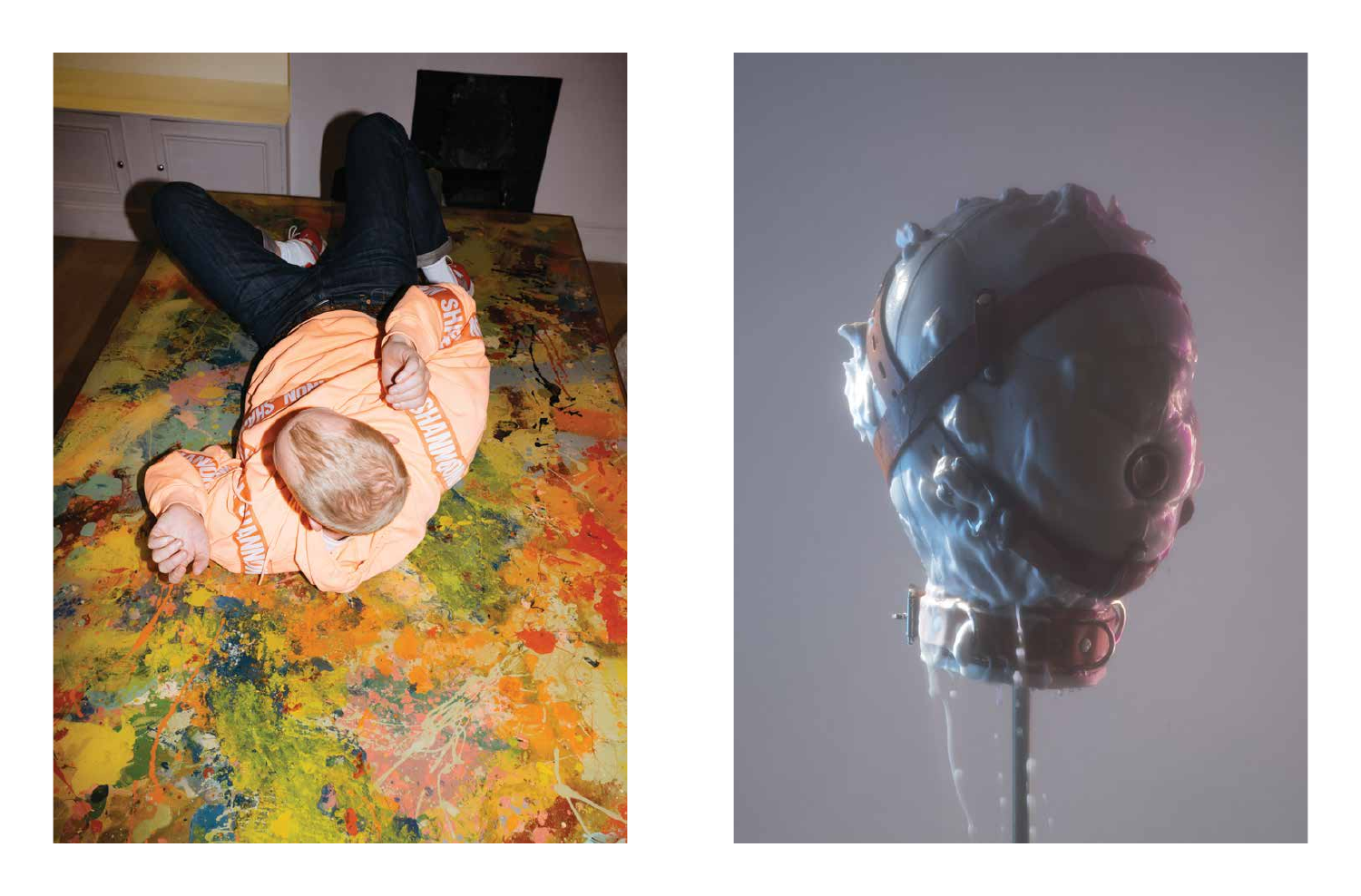

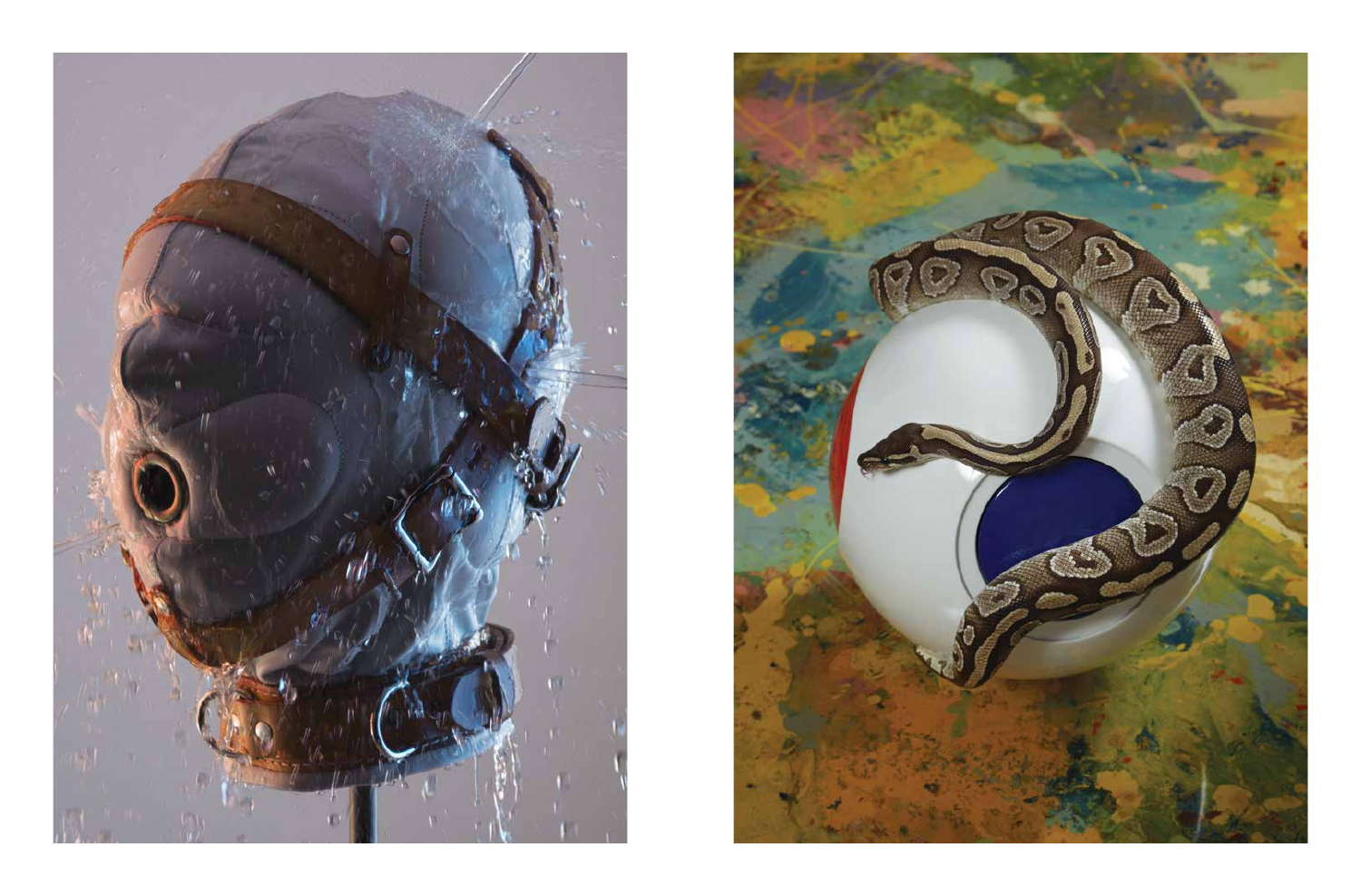My home breathes, covered by the traces of *Toxungenous Activities*. Semantically speaking, a process of contact poisoning. No bites, but instead a contamination, a silent process of invasion. In less threatening terms, a new skin for the premises of the Fiorucci Art Trust, of which I am the director, and in which I live. Operating between the figure of the film director and that of the artist has now become an integral, endogenous part of Longly's practice. Just like with the use of the photoshoot as a tool for production—which the artist has turned into a medium in itself and for itself—or the habit of painting the walls of blue, so that a certain aesthetic prevails, or at least becomes identifiable, although respecting the specific nature of the elements that characterize the space in which Longly works, or of the objects that inhabit it. Movements, substitutions, sinkings of the image and into the image take hold. Photography shows an activity, a production in which some actors played a fundamental role, while others served as extras. Some will remain, others will leave.

Fluctuating, asymmetrical, the image of a green marble tablet<sup>1</sup> pierced by a recurring leitmotiv of perfectly round holes, covers a large portion of the wall, like an unexpected wallpaper. I wonder if it is possible to slip a hand or maybe even a head into it, to explore the other side of the stone slab. In a fantasy world, the royal python in the print immediately next to it escapes from the photographic paper, decidedly unrolling from its improvised cradle of hands—followed by a perplexed, disgusted or mesmerized look —gradually slipping into the liquidity of the blue wall, to then slip quickly through the curves of the marble circles. And this marble slab inside a reptile house inside the frozen paradise of the exhibition *Prediction* (Mendes Wood DM, May 2016), in its actuality and non-photographic reproduction, had already been penetrated by the spell of three (a number that keeps coming back) royal pythons.

What survives is an ontological work in perennial, alchemical transmutation: *Exactly what part of don't you understand don't you understand?* A full-size metal detector, a door, a portal in constant evolution, made of toxungenously copper-plated steel, which, if eaten, oxidizes, changes with each passage, with every touch, even incidental. A performance, the turning into a non-static object. A work that wears out, which suggests a frenzy, a sense of restlessness, which reveals aggregations of multiple fantasies, iridescent clouds and barely hinted traces of imagination, sinuous and inscrutable figures, perhaps reminiscent of the energies held by those who ventured into crossing it. From where I am, I can check how it changes, when at the end of the day I am left alone in this skin, which transpires and breathes, adapting itself while I adapt to it.

Whether a tablet or a reptile house, it is definitely also reminiscent of a design object. Another occurrence in Longly's practice: to allude to a potable, unnecessary, sometimes banned functionality. As for the multitude of phallic, curly, sensual hangers in *Projecteur*—inviting, yet hanging at almost unattainable heights—or in *She*, a bar-less wet bar, which contains dozens of bottles of water, rigorously sparkling. The bottles are clearly visible from the edges of the console, but impregnable, because the whole structure is held in place by their very weight. Another quiet presence in my living room, in spite of its flashy appearance, is *John*, a trestle with blue, black, white and red

### A MATTER OF SKIN

wood elements. A silent pet? Not harnessed by a collar, but decorated with a series of light chains, which some have even run their fingers on.

The house certainly does not lack security measures. From the top of a portion of the staircase designed by Le Corbusier, a pre-existence incorporated by Longly in his totalitarian setting, I find myself constantly watched by an all-seeing and all-knowing eye.<sup>2</sup> Maybe... I can spot the recurrence, in its iris, of red (danger?), white (purity? yang? After all, seen up close, the royal pythons look like fairly candid, aseptic and even apathetic animals), of black (if not the yin, surely a stain). But it is, as I have discovered, a non-judging observer, a liberator, in fact.

The passage, the trace of others, the shedding of a skin which is left behind, the infiltration into a vital space, mine.

*I heard the snake was baffled by his sin He shed his scales to find the snake within But born again is born without a skin The poison enters into everything*<sup>3</sup>

Evening has come. Time to forget metaphysics, time to go out, to bring the nocturnal dimension into the work. Anal House Meltdown is a title and a collective; a shared project and a club night invented by Longly together with Prem Sahib and Eddie Peake. Alternation of specific music with scene effects, performance decorations, extra collaborations. I have participated in several of their evenings in many London clubs, and I have also been an initiator in a couple of cases outside the British territory: the first time in Stromboli, in the summer of 2014, and in downtown São Paulo in the spring of the following year. And with this information I can now only imagine another location, both imminent and looming, on the ground floor of the Palais de Tokyo, crossed by chains printed on a carpet that changes from blue to black. Overwhelmed by the image hanging upside down of an S&M mask that removes every echo and inhibits the senses. Not to talk, not to see, not to listen, not to perceive when and why something could happen to you or around you. A multitude, or rather a legion of tubular metal presences, a forest of straight or kneeling lines at various levels that pierce the floor; they are fastened to it or peek out from the walls. They always feature the same colors: red, blue, black and above all white. Among them, supported by solid plinths, lying on suitable thrones especially designed by the artist, the eight real Japanese *daimyo* armors from private collections, dating back to the late  $17<sup>th</sup>$ -early 18<sup>th</sup> century. In the background, digital views from the deepest seas, monitored while two of the four supporting columns seem to rotate on themselves, metaphorically opening the possibility of an unregulated elsewhere. Longly's solo exhibition *The Tissue Equivalent*, which for the moment I can only envision, is the result of a collaboration between the Palais de Tokyo and the Musée national des arts asiatiques - Guimet.

## BY MILOVAN FARRONATO

<sup>1.</sup> *(Promo II)*, 2016.

<sup>2.</sup> *The Liberator*, 2016.

<sup>3.</sup> Leonard Cohen, *Treaty*.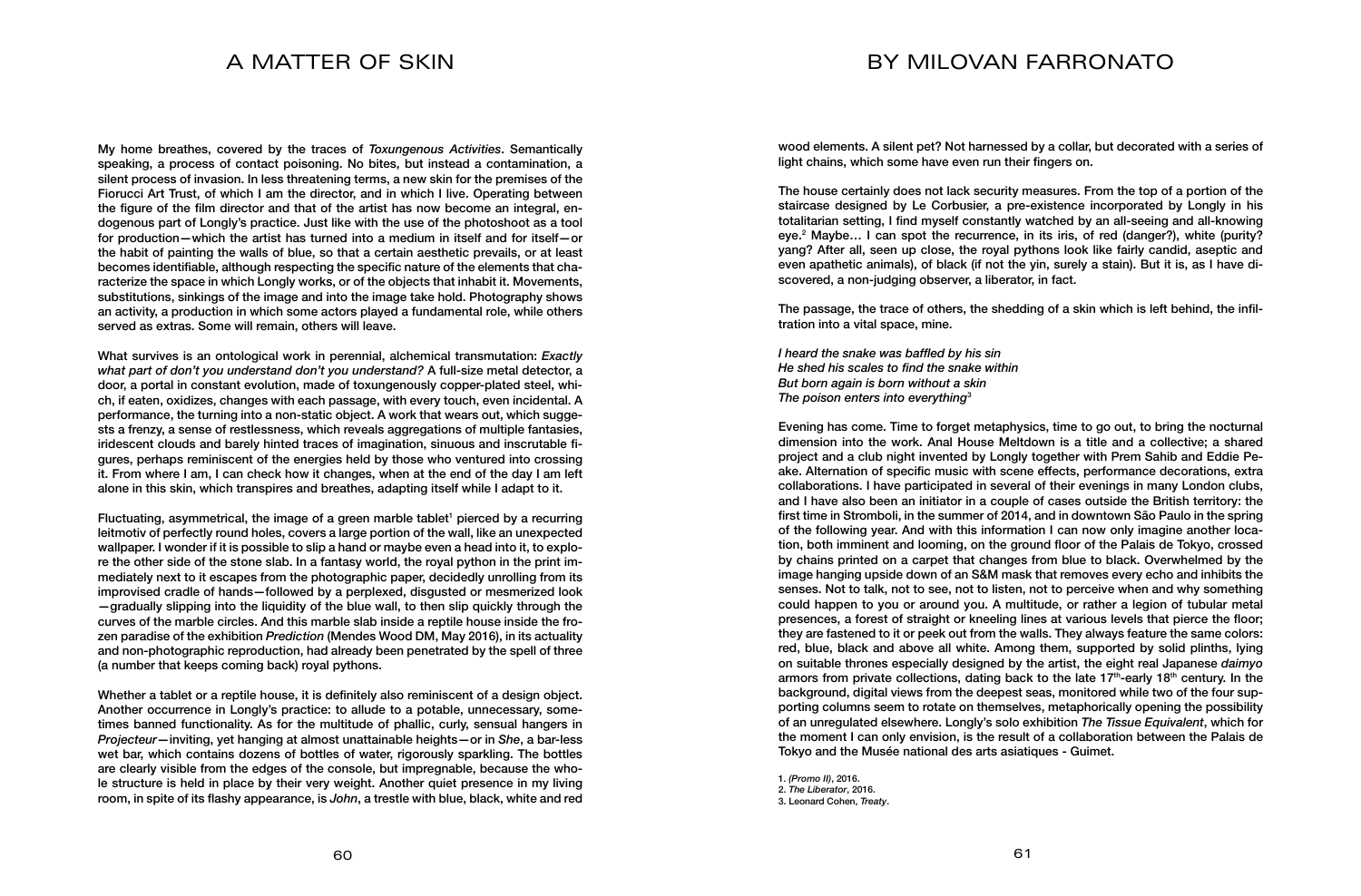

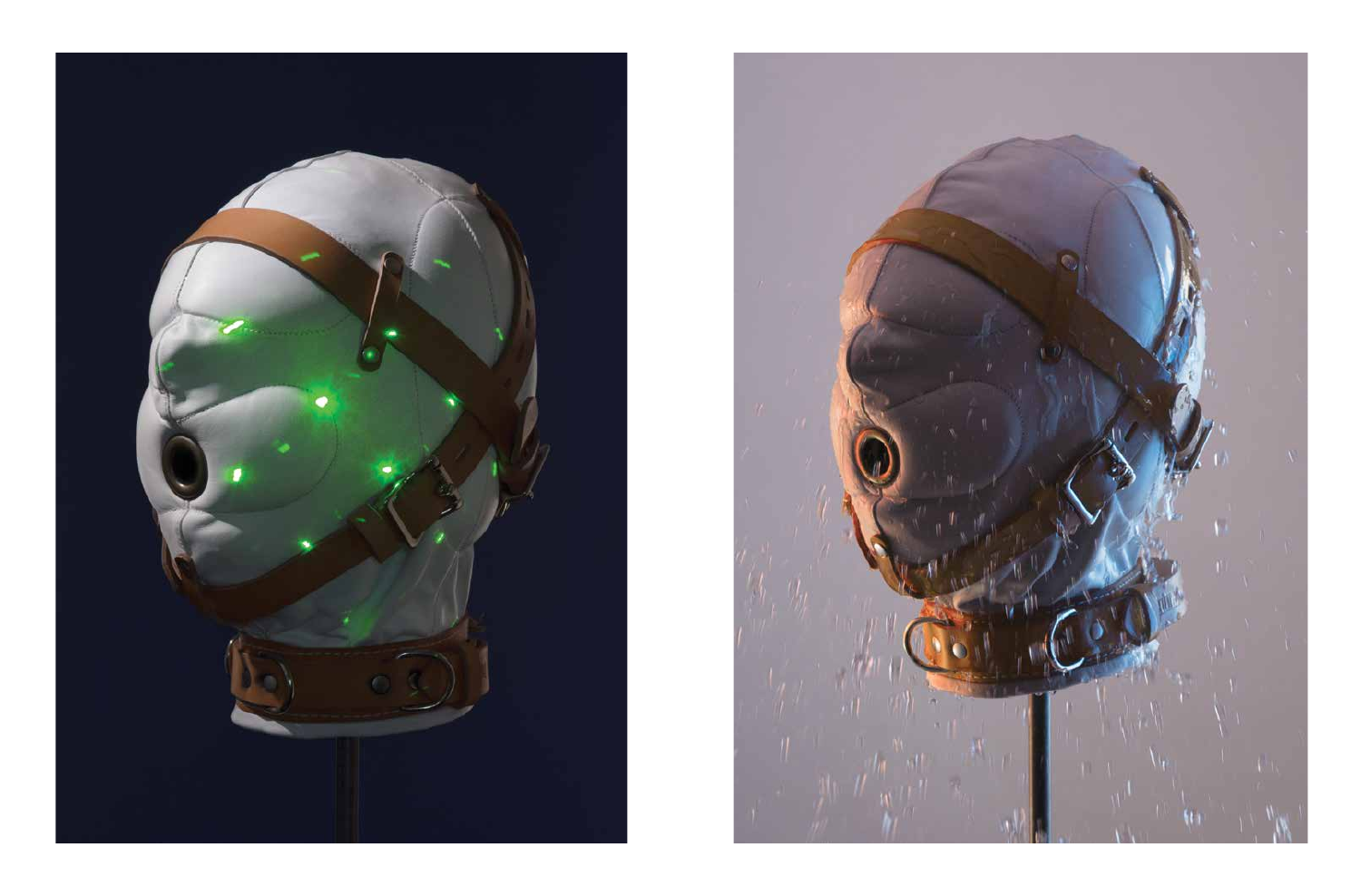The following thoughts emerge from a conversation I had with George Henry Longly in January 2018 about his exhibition at the Palais de Tokyo in Paris. Moving through a Sketch-Up model, George described the ideal experience, affective and phenomenological, of a visitor in the space. This is what it would/will/might feel like to me.

George Henry Longly imagines (as embodied life) something between the interior of a sensory-deprivation bondage suit; the churning of cold, slithering and prosthetic bodies in the deep sea; and a ketamine-and-pop-fuelled erotics of the drop.

The glass has cracked; the unbreakable pod implodes soundlessly; the centre shrinks and vanishes. Bridges fall, people fall, water rises, membranes rupture, limbs collapse. This is an attempt to write about extreme pressure underwater, and maybe about love, too. That of the Young Werther, via Roland Barthes' fragments, yelping *this cannot last!* but never ever, never, crying out the safeword.

*... like, say, the love affair (the threesome) between a giant squid, a swimmer, and the painter who imagined it all.* 

*... or the slowed-down clanking of metal-on-metal underwater.* 

The West Gate Bridge rises above the Yarra River, connecting downtown Melbourne and its Western suburbs. It is said that one person every three weeks attempts suicide by springing from it. Many fall on dry land. In 1970, two years into its construction, parts of the bridge collapse, killing 35 workers. Some 30 years later, the Australian choreographer Lucy Guerin conceives *Structure and Sadness* as a way to translate structural engineering, social policy and emotional pressures into dance. To reflect on structure via the medium of movement, she explains, requires identifying some fundamentals of architecture (support, tension, release, collapse) and articulating each of these in turn.

*... or the carcass of a whale dissolving and drifting to the bottom of the sea as it loses buoyancy, feeding so many fish on its way down.*

For Haraway, "co-constitutive companion species and co-evolution are the rule, not the exception." A whale fall is no tragedy.

*... or hugging.*

*... or the cliff beside which their mother, a sleepwalker, chose to spend the night.* 

*... or a migraine. No, migraines.*

On a wall of the Sketched-Up Palais hangs a large-scale photograph of an upside-down sensory deprivation hood. It is a sickly-sticky-creamy beige; leather straps wrap around the head, twice. Only the mouth is an open hole, with a red, plastic rim. In Longly's photo-story, matter (liquid and dusty) is thrown at the head, virulently, while the hood does nothing at all, as impassive as a perfect, unrequiting lover.



# FINGERTIP/MEMBRANE/FINGERTIP